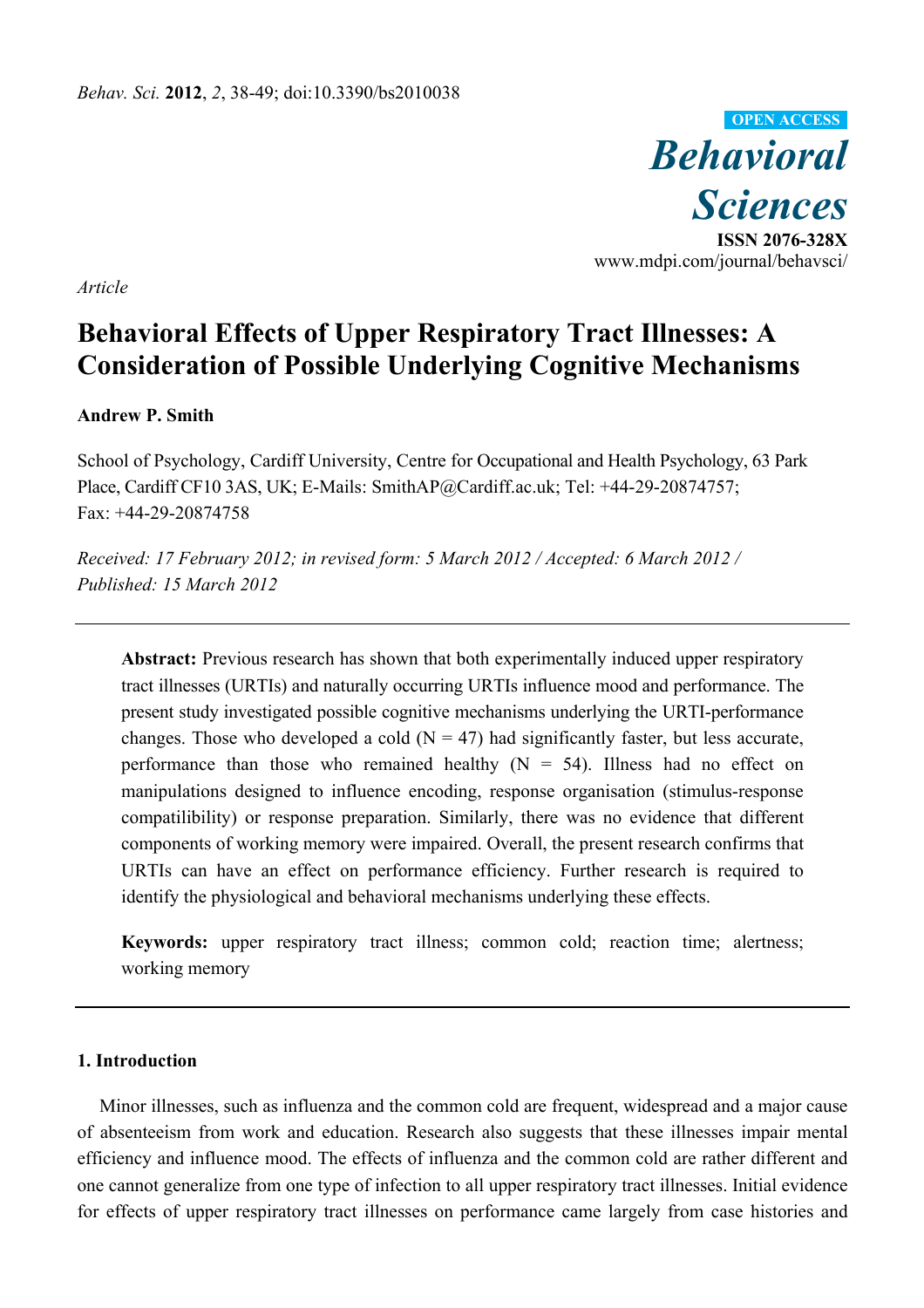anecdotal reports [1,2]. Investigations of effects of experimentally induced influenza and colds have confirmed that these illnesses influence performance and mood [3,4]. Influenza impaired detection of stimuli presented at uncertain times and in unknown locations [5,6]. These effects can be mimicked by giving injections of alpha interferon [7], a cytokine known to impair frontal lobe functioning [8,9]. An effect of influenza on frontal lobe functioning is supported by studies showing impairments on executive tasks, such as the Stroop task [10]. The effects of influenza have been replicated in a study of naturally occurring illnesses that used virological techniques to assess the nature of the infecting agent [11]. Other upper respiratory tract illnesses that lead to systemic symptoms (e.g., fever, myalgia) have been shown to produce very similar effects to those of influenza (e.g., infectious mononucleosis [12]).

The effects of colds on performance appear to be different from those of influenza. Studies of experimentally induced colds have shown that volunteers with colds have impaired psychomotor functioning (poor hand-eye co-ordination, slower response times in reaction time tasks [5,13,14]). Again, these findings have been replicated in studies of naturally occurring colds [15–23]. Some studies have used virological assays [20] to ensure that upper respiratory tract infections are being studied. The effects have also been replicated in different laboratories [23] and, in general, the results from studies of naturally occurring colds replicate those seen with experimentally induced colds. There are two exceptions where effects of naturally occurring colds appear to be different. Simple reaction time and sustained attention have been found to be impaired in studies of naturally occurring colds. These effects were not observed with experimentally induced illnesses but this probably reflects the limited data collected using these tasks.

The profile of the colds induced behavioral changes has similarities to those observed in other low arousal states (e.g., fatigue [24]). Indeed, an investigation of the effects of colds on speed of eye movements [19] has shown a similar slowing to that observed with sedative drugs. The reduction in arousal seen in those with a cold could be produced in several ways. First, it may reflect reduced stimulation from the sensory afferent nerves [25,26]. Secondly, it could reflect neurotransmitter changes produced by immunological responses to the viral infection. Indeed, research suggests that compounds that increase central noradrenaline (e.g., caffeine [18], idazoxan [21]) remove the drowsiness and psychomotor slowing associated with having a cold. People with upper respiratory illnesses have also been found to be more sensitive to other factors that can change alertness (e.g., noise [15]; alcohol [16]; fatigue [22]). Overall, these lines of evidence suggest that having a cold leads to a reduction in alertness due to changes in neurotransmitters that influence arousal. Infection may influence neurotransmitters in several ways and further research is required to investigate whether neuroendocrine or cytokine changes are responsible for the reduced arousal state.

Other possible mechanisms have been suggested. Drake *et al.* [27] investigated whether impaired sleep underlies the performance changes seen in those with colds. Sleep disturbance has been found in volunteers with colds [27,28] but the effects are modest and it is unlikely that they can account for the performance effects. Indeed, sleep disturbance probably reflects symptoms such as cough or nasal congestion. The performance impairments associated with a cold appear to be largely independent of symptom severity [29] but it is unclear whether different types of symptoms have selective effects. Similarly, the performance impairments do not reflect mood changes [29].

Once the profile of impairments associated with having a cold has been established it is important to determine which mechanisms underlie these effects of illness on cognition. Little is known of the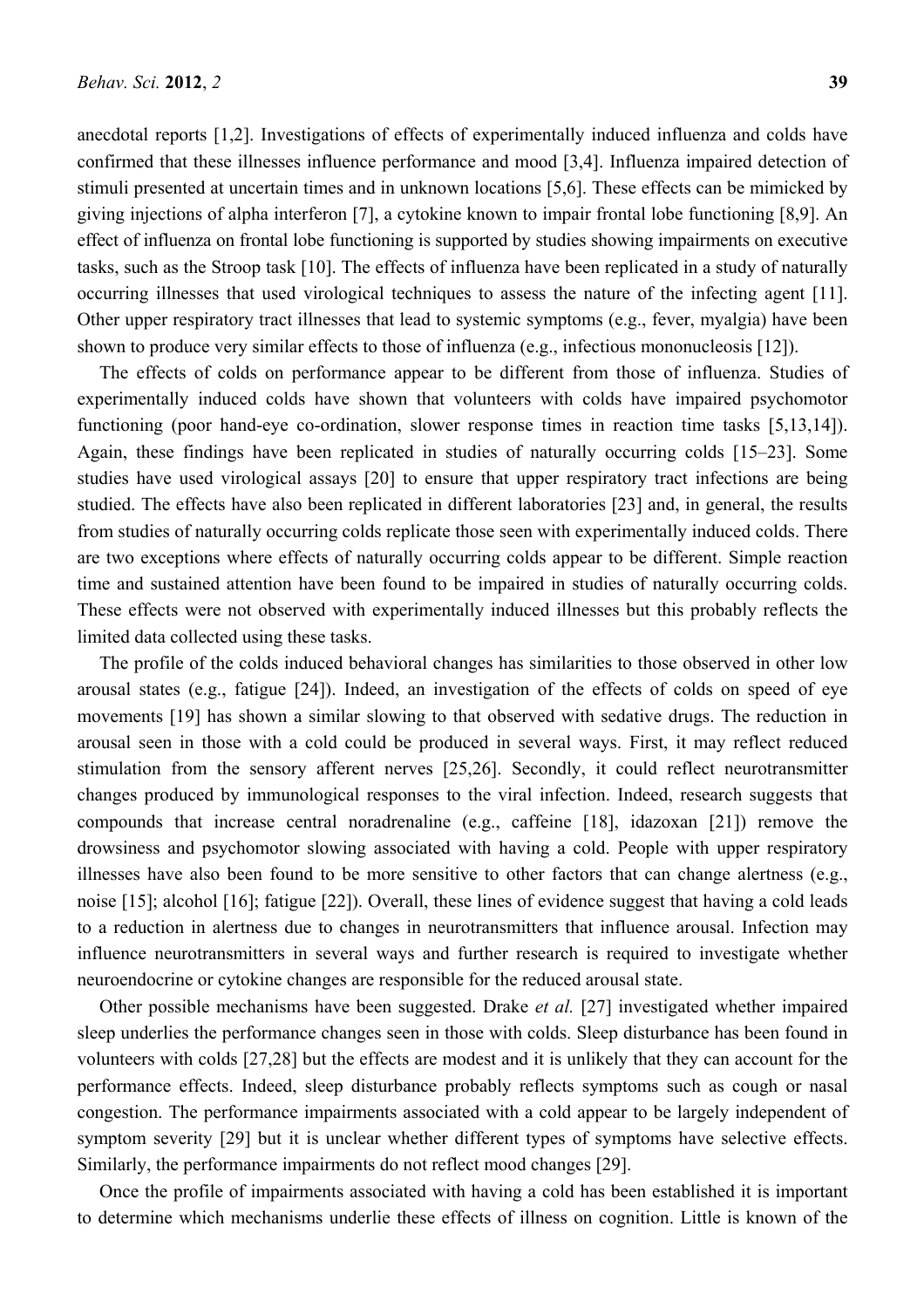cognitive processes that are impaired and yet there are established models that can be used to address this issue. The following examples show how one can examine which cognitive processes are impaired in working memory and choice reaction time tasks. This approach has been adopted to examine mechanisms underlying other changes in state (e.g., effects of caffeine and breakfast [30]). Baddeley's working memory model has been described in detail in several publications [31]. The model involves fractionating working memory into at least three sub-components: the visuo-spatial scratchpad, the articulatory loop and the central executive. The visuo-spatial scratchpad is assumed to manipulate visuo-spatial information and is regarded as responsible for visual imagery. The articulatory loop performs a similar function for speech-based information. These systems are co-ordinated and linked to long-term memory by an attentional control system, the central executive. It has been relatively easy to develop tests to examine the articulatory loop and visuo-spatial scratchpad. For example, serial recall of the order of digits (and reverse recall) and recall of words of different lengths provide measures of the efficiency and rate of articulation. Similarly, it is possible to study the visuo-spatial scratchpad using block tapping tasks and the pattern span technique. It has proved more difficult to assess the attentional controller, the central executive. However, a running memory task, where the subject has to recall in order the last eight items of a series but does not know when the series will stop does measure the efficiency of this part of working memory.

Sanders [32] has argued that by systematically changing task variables in choice reaction time tasks one can determine whether effects are due to changes at the encoding, central or output stages of information processing. For example, by degrading the quality of visual stimuli, input related encoding is manipulated. If the effects of illness on choice reaction time are at this stage then an interaction between illness and stimulus degradation conditions should be observed. Similarly, central processing or response selection can be examined by varying the compatibility between stimulus and response and the output side of the information processing system can be investigated by varying the time uncertainty (the inter-stimulus interval). Interactions between illness and these task parameters would indicate that the illness influences these stages of processing.

The present experiment used these two approaches to provide further information on mechanisms underlying effects of upper respiratory tract illnesses on performance. In this type of research it is usual to study the common cold rather than influenza. The infecting agent was not known in the present study and the nature of the illness was inferred from the symptoms.

# **2. Method**

This study was carried out with the approval of the ethics committee, School of Psychology, Cardiff University.

# *2.1. Participants*

A total of 101 participants, 35 males and 66 females, took part in this study. The age range of the sample was 18–27 years, with a mean age of 20.36 years.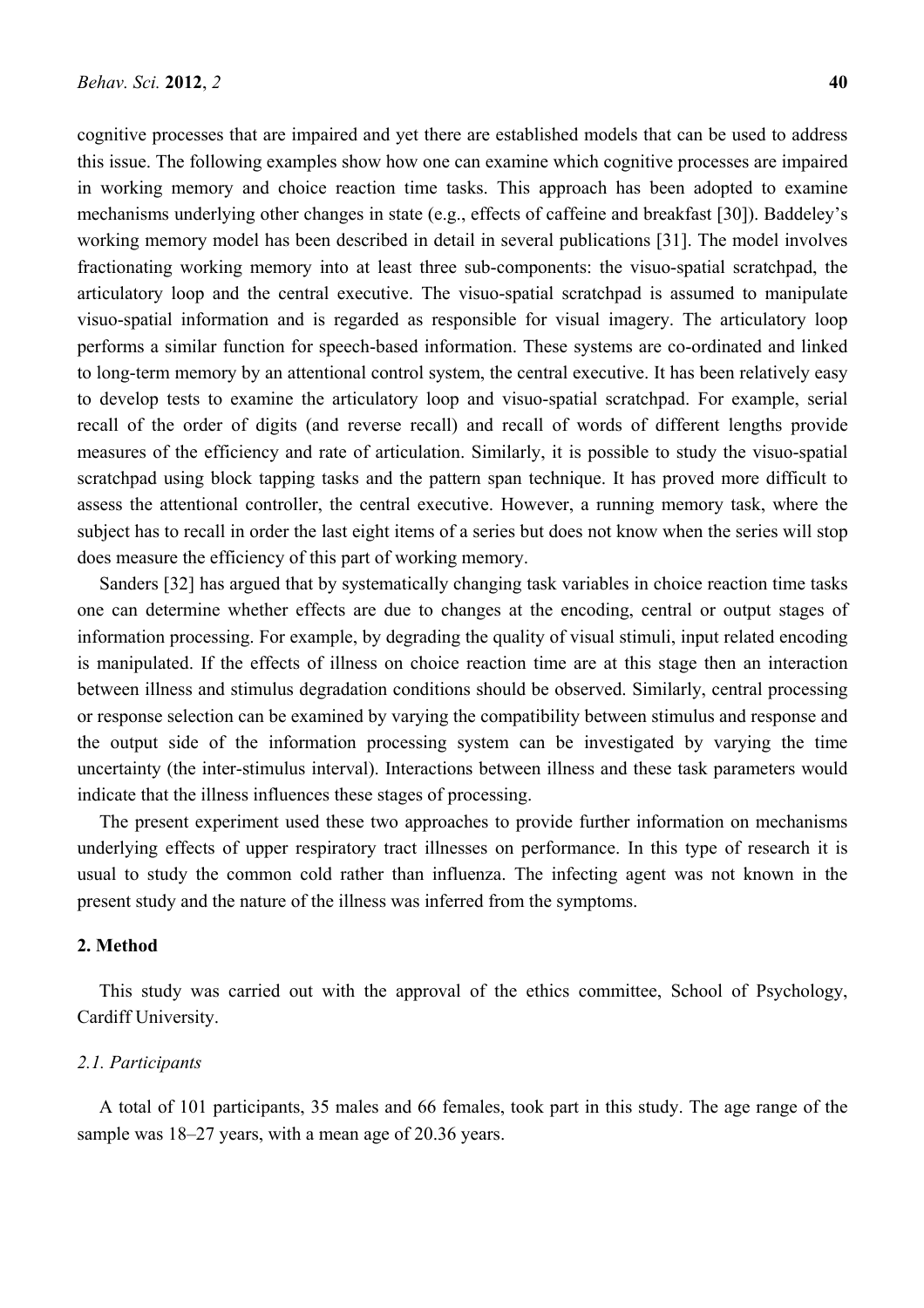## *2.2. Exclusion Criteria*

Several exclusion criteria were applied for recruitment of participants in this investigation. Participants were excluded if they were taking medication (excluding the oral contraceptive pill or mild steroidal suppressants) and reported an acute or chronic illness at recruitment. As in previous research on this topic [11,19], volunteers were also required to smoke less than five cigarettes in the daytime and consume less than twenty units of alcohol during the week. In addition, participants were not allowed to have been involved in another study or drug investigation within the previous four weeks.

#### *2.3. Informed Consent*

All participants were provided with specific information about the study and required to sign a consent form explaining that they were free to withdraw at any time and confirmed the confidentiality of all information.

# *2.4. Payment*

Participants were paid £25 on completion of the study.

## *2.5. Schedule of Testing*

All participants were familiarised with the testing procedures and practiced at the tasks. Participants then undertook a baseline session. A pre-requisite for commencement at this stage required all participants to be healthy for a minimum period of one week, prior to the baseline session, at the baseline session, and for the returning test session as a healthy control. On the evenings prior to both the baseline and testing sessions participants were required to limit their alcohol consumption to a maximum of four units and abstain from alcohol on the test days. Smoking and consumption of caffeinated products were prohibited two hours prior to the test sessions. Participation in vigorous exercise was also prohibited on the test days.

All participants were instructed to contact the centre if they began to experience a minor illness e.g., cold, cough, sore throat, or flu. Participants with a cold were not taking any medication (prescribed or over the counter) at the time of repeat testing. If the participants did not experience a minor illness, they were recalled as healthy controls. This was done after a period of ten weeks.

# *2.6. Symptom Checklist*

Volunteers completed a symptom checklist both pre and post performance which assessed the presence and severity of common upper respiratory symptoms (e.g., sore throat, blocked nose, headache, cough, *etc.*). These were rated on a five-point scale from  $0 =$  not present to  $4 =$  very severe. On each test day participants also completed a sleeping and eating log to record sleep duration and quality, food consumption and intake of alcoholic drinks.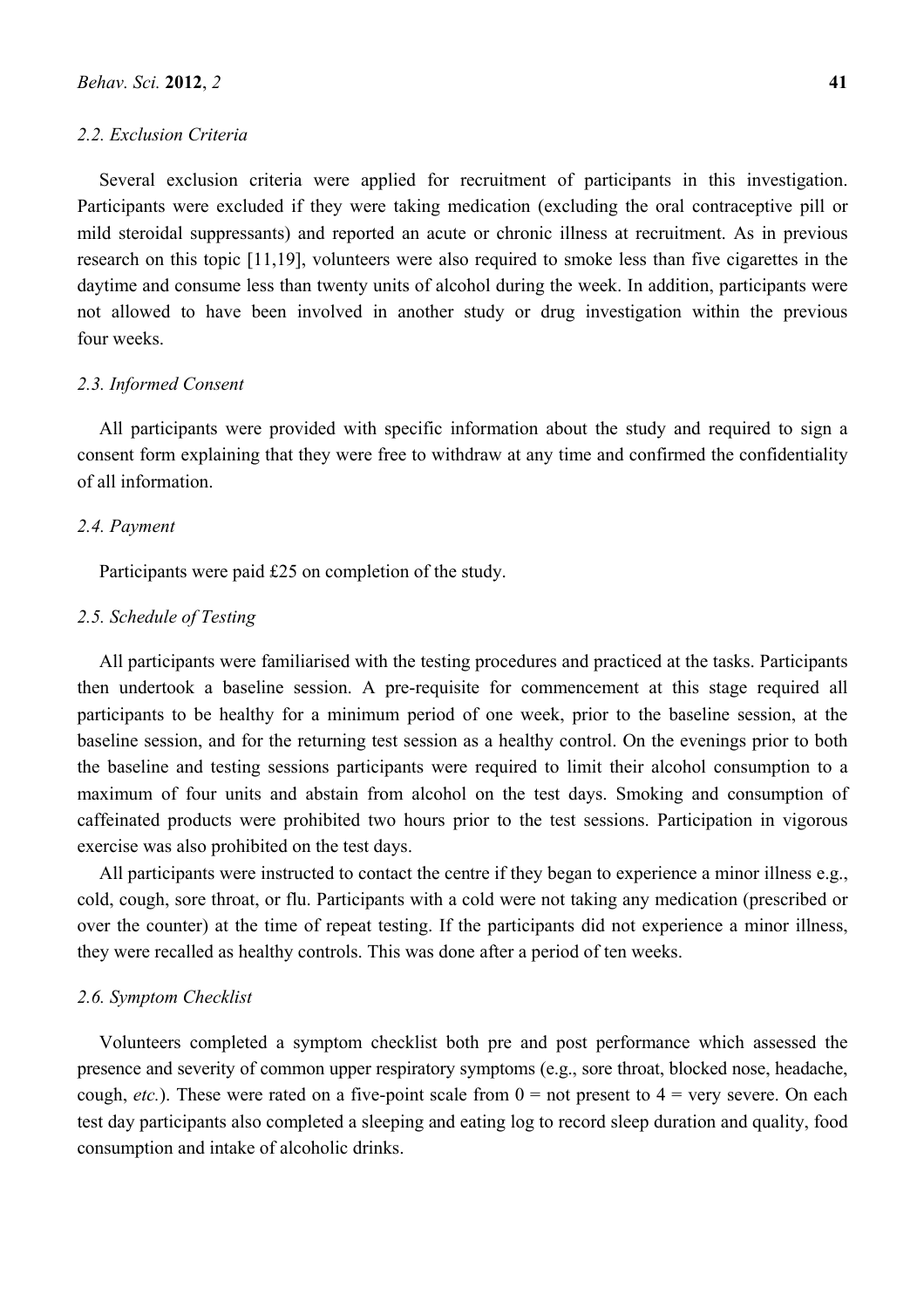## *2.7. Measurement of Nasal Secretion and Sub-lingual Temperature*

For the nasal secretion collection, participants were required to clear their nose prior to the performance tests and this tissue was discarded. Participants were provided with a sealed plastic bag containing ten tissues that was pre-weighed. If at any time throughout the 45 minutes of performance tests the participant needed to blow their nose they were instructed to use the tissues provided and place them back into the bag after use. At the end of the test session the bag containing the tissues was reweighed and the weight of the nasal secretions was calculated by subtracting the pre performance weight from the post performance weight. Sub-lingual temperature was also measured.

#### *2.8. Mood and Performance Tasks*

#### 2.8.1. Mood Ratings

Mood was assessed both pre and post performance using 18 computerised visual analogue mood rating scales which have been widely used and have been the main tool in research on the common cold [33]. Each of the 18 bipolar scales consisted of a pair of adjectives (e.g., drowsy—alert or happy—sad). Participants were instructed to move the cursor from a central position along the horizontal rule, towards either extreme of the scale, until the cursor was at a position representative of their mood state at that exact time. These 18 scales were presented successively. Three main factors were derived from these scales: alertness, hedonic tone and calm.

## 2.8.2. Categoric Search Choice Reaction Time Task

In this task the letter A or B was presented but the participant did not known in which of two possible locations the target letter would be displayed. Each trial started with the appearance of two crosses either in the central positions occupied by the non-targets in the focused attention task. The target letter then appeared in place of one of these crosses. On half the trials the target letter A or B was presented alone and on the other half it was accompanied by a distracter, in this task a digit  $(1-7)$ . Again the number of near/far stimuli, A versus B responses and digit/blank conditions were controlled. Half of the trials led to compatible responses (*i.e.*, the letter A on the left side of the screen, or letter B on the right) whereas the others were incompatible. The nature of the preceding trial was also controlled. This task lasted approximately 8 minutes.

Several variables were measured. The global measures were mean reaction time and accuracy of response when the target was presented alone in either near/far locations. A more specific aspect of choice response was measured, recording choice reaction time and accuracy with which new information was encoded. In addition specific aspects of selective attention were measured. For each of these variables outlined below, mean reaction time and accuracy were calculated. A measure of response organisation (stimulus-response compatibility) was recorded. This refers to the effect of compatibility of the target position and the response key upon reaction time and accuracy. A further measure of place repetition was taken which refers to the effect of target location (*i.e.*, the target appearing in the same or a different place on successive trials). A measure of spatial uncertainty was also taken which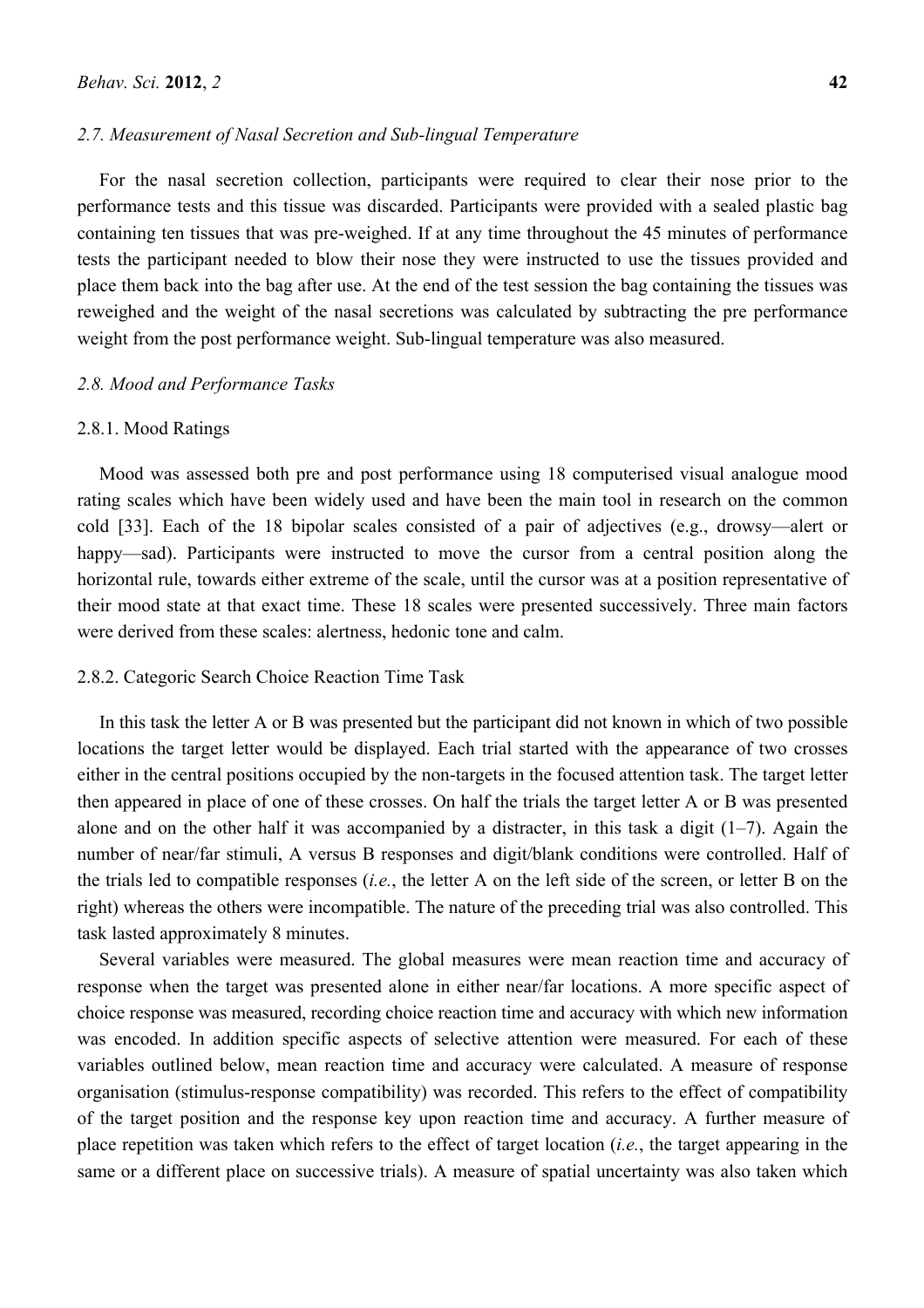describes the extent to which not knowing the location of the target (in near or far locations) hinders both reaction time and accuracy.

2.8.3. Categoric Search Test 2 (with a Variable Delay Between Warning Signals and Stimuli)

This test was similar to the categoric search task described above but included a variable delay after the warning crosses disappeared and the target letter appeared on the screen. Manipulating the task in this way permitted closer examination of organising an appropriate response to the target (motor preparation).

# 2.8.4. Categoric Search Test 3 (Masked Target)

This test was similar to the categoric search task described above but the target letter was 'masked'. The stimulus quality was degraded to examine the encoding stage.

In all of the above tasks stimulus-response compatibility was examined.

# 2.8.5. Serial Recall Task

This task was designed to investigate the articulatory loop of Baddeley's working memory model. Eight single digits were consecutively presented on the screen at a rate of one per second. Volunteers were required to observe the eight numbers and then write them down in the order in which they had been presented. If they were unsure of a number they were encouraged to guess. This process was repeated five times and written responses recorded on a sheet.

# 2.8.6. Spatial Memory Task

This task was designed to investigate the visuo-spatial scratch pad described in Baddeley's working memory model. Volunteers were asked to concentrate on five red buttons displayed on a response box. The red buttons lit up in a randomised sequence consisting of eight lights. The participants were required to observe the sequence and memorise the order in which the buttons lit up. Having observed the light sequence they had to reproduce the sequence by pressing the red buttons in the same order as previously presented. They repeated this process five times.

# 2.8.7. Running Memory Task

This task was similar to the serial recall task but was designed to examine the central executive of Baddeley's working memory model. Sequences of consecutive digits were presented to the volunteer at a rate of one per second, however, the length of the digit sequence was unknown and they did not know when the sequence would end. They were required to write down the last six digits of the sequence in the order in which they were presented. Again, if they were unsure of a number they were encouraged to guess. This process was repeated three times and responses were recorded on a sheet.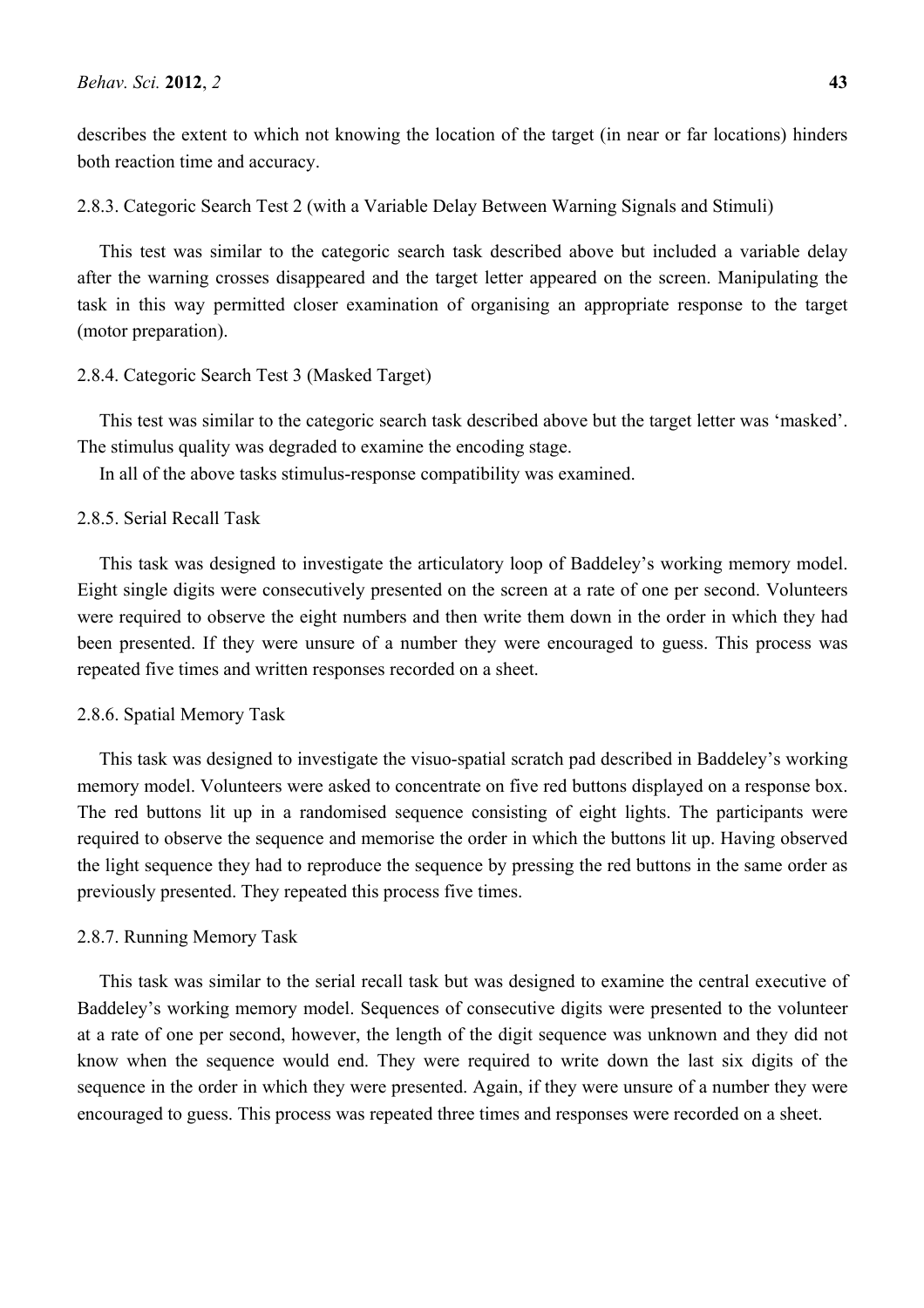# **3. Results**

## *3.1. Differences at Baseline*

Preliminary analyses using t tests and chi square revealed there were no differences between those participants who developed a minor illness ( $N = 47$ ) and the healthy controls ( $N = 54$ ) on measures of demographics, personality and psychosocial factors (stress and social support). Analyses using t tests and chi square indicated no significant differences in demographics, eating, drinking and smoking behaviors. No significant differences were found in personality, psychosocial factors or health related behaviors. Analyses using t tests revealed no differences between those participants who developed a cold and those who remained healthy in terms of symptoms at baseline. No significant differences were found between the ill and healthy groups in terms of sub-lingual temperature at the beginning and end of the baseline session.

## *3.2. Differences at in Symptoms and Signs at Test Session*

Analyses using t tests revealed significant differences between the ill and healthy participants on all of the symptoms on the symptoms checklist at the test session. A significant difference was also found between the two groups on the total symptoms score. The table below shows the differences between the two groups.

|                         | <b>Colds</b> |    | <b>Healthy</b> |    |       |         |
|-------------------------|--------------|----|----------------|----|-------|---------|
| <b>Symptoms</b>         | Mean (s.d.)  | N  | Mean (s.d.)    | N  | t     | p       |
| <b>Total URTI score</b> | 12.06(5.67)  | 47 | 0.91(1.09)     | 54 | 14.17 | < 0.001 |
| Pain in chest           | 0.19(0.58)   | 47 | 0(0)           | 54 | 2.444 | 0.016   |
| Sore throat             | 1.49(1.23)   | 47 | 0.04(0.19)     | 54 | 8.003 | < 0.001 |
| Headache                | 1.28(1.30)   | 47 | 0.09(0.35)     | 54 | 6.067 | < 0.001 |
| <b>Sneezing</b>         | 1.19(1.15)   | 47 | 0.06(0.23)     | 54 | 6.633 | < 0.001 |
| <b>Runny nose</b>       | 1.74(1.28)   | 47 | 0.37(0.56)     | 54 | 6.833 | < 0.001 |
| <b>Blocked nose</b>     | 1.53(1.23)   | 47 | 0.07(0.33)     | 54 | 7.879 | < 0.001 |
| <b>Hoarseness</b>       | 0.51(0.75)   | 47 | 0.02(0.14)     | 54 | 4.446 | < 0.001 |
| Cough                   | 1.34(1.18)   | 47 | 0.07(0.33)     | 54 | 7.536 | < 0.001 |
| <b>Feeling hot/cold</b> | 0.98(1.15)   | 47 | 0.09(0.29)     | 54 | 5.460 | < 0.001 |
| <b>Sweating</b>         | 0.34(0.60)   | 47 | 0.06(0.23)     | 54 | 3.227 | 0.002   |
| <b>Shivering</b>        | 0.32(0.73)   | 47 | 0(0)           | 54 | 3.235 | 0.002   |
| Fever                   | 0.26(0.53)   | 47 | 0(0)           | 54 | 3.541 | 0.001   |
| Phlegm                  | 0.89(0.98)   | 47 | 0.04(0.19)     | 54 | 6.272 | < 0.001 |

**Table 1.** Comparisons between symptoms ratings for those with minor illnesses and healthy controls—Visit 2 (Test).

(Symptom scores are the mean ratings, standard deviations in parentheses, from the rating scales  $0 =$  not present to  $4 =$  very severe; Adjusting for the number of analyses carried out means that a p value of  $\leq 0.004$  should be considered significant).

No significant differences were found between the healthy and ill groups in terms of sub-lingual temperature (Healthy group: mean = 36.3 °C, s.d. = 0.4 °C; Colds group: mean = 36.3 °C, s.d. = 0.4 °C)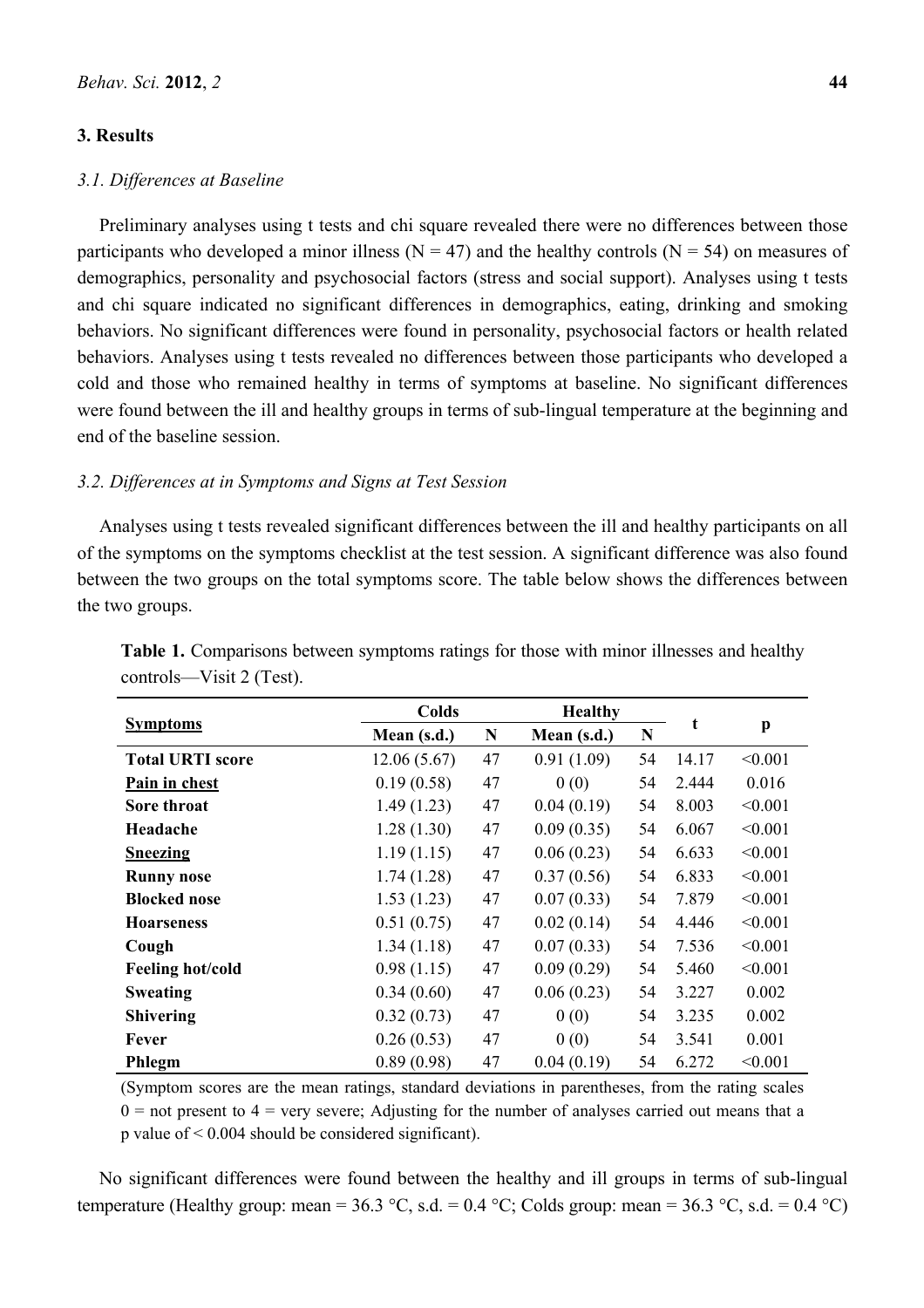at the test session. Analyses using t tests revealed significant differences between the healthy and ill group on nasal secretions at the end of the test session (t = 10.58,  $df = 46$ , p < 0.005).

In summary, the minor illness group essentially consisted of colds that were confirmed by the symptoms checklist, increased nasal secretion but absence of increased temperature.

# *3.3. Differences between the Healthy and Cold Groups on Measures of Mood and Performance*

Analyses of covariance, with the baseline measures as covariates, revealed differences between the healthy and ill participants on pre-performance measures of alertness, hedonic tone and calm. Significant differences between the two groups were also found on post performance measures of alertness and hedonic tone.

| Mood                         | <b>Healthy Mean (S.E)</b> | Cold Mean (S.E) | F & p value |  |
|------------------------------|---------------------------|-----------------|-------------|--|
| <b>Pre performance Mood</b>  |                           |                 |             |  |
|                              | 243.9                     | 168.2           | $F = 38.54$ |  |
| <b>Alertness</b>             | (7.2)                     | (7.9)           | p < 0.0001  |  |
| <b>Hedonic Tone</b>          | 193.13                    | 161.19          | $F = 19.21$ |  |
|                              | (4.9)                     | (5.4)           | p < 0.0001  |  |
|                              | 95.47                     | 86.08           | $F = 7.03$  |  |
| Calm                         | (2.4)                     | (2.6)           | p < 0.009   |  |
| <b>Post performance Mood</b> |                           |                 |             |  |
| <b>Alertness</b>             | 215.8                     | 163.2           | $F = 19.25$ |  |
|                              | (8.0)                     | (8.8)           | p < 0.0001  |  |
| <b>Hedonic Tone</b>          | 178.5                     | 148.9           | $F = 10.30$ |  |
|                              | (6.2)                     | (6.8)           | p < 0.0018  |  |
|                              | 90.2                      | 85.3            | $F = 2.46$  |  |
| Calm                         | (2.1)                     | (2.3)           | p < 0.12    |  |

**Table 2.** Effects of illness on mood.

(Scores are the adjusted means from the covariance analyses, s.e. shown in parentheses. High scores = more positive mood. Adjusting for the number of analyses carried out means that a p value of <0.008 should be considered significant).

# *3.4. Effects of Colds on Performance Tests*

# 3.4.1. Effects of Colds on Categoric Search Tasks

Analyses of covariance revealed that those with colds were less accurate across all versions of the categoric search tasks. This reduced accuracy was associated with faster reaction times. Speed of encoding was not altered in those with colds and S-R compatibility did not modify the effects of the illness. The following table shows the separate analyses for the various categoric search tasks.

## 3.4.2. Effects of Colds on Working Memory

Analyses of covariance revealed no significant effect of having a cold on working memory, thus confirming the findings of earlier research in this area. Further analyses revealed no significant interaction between healthy and ill groups and serial position (see Table 4).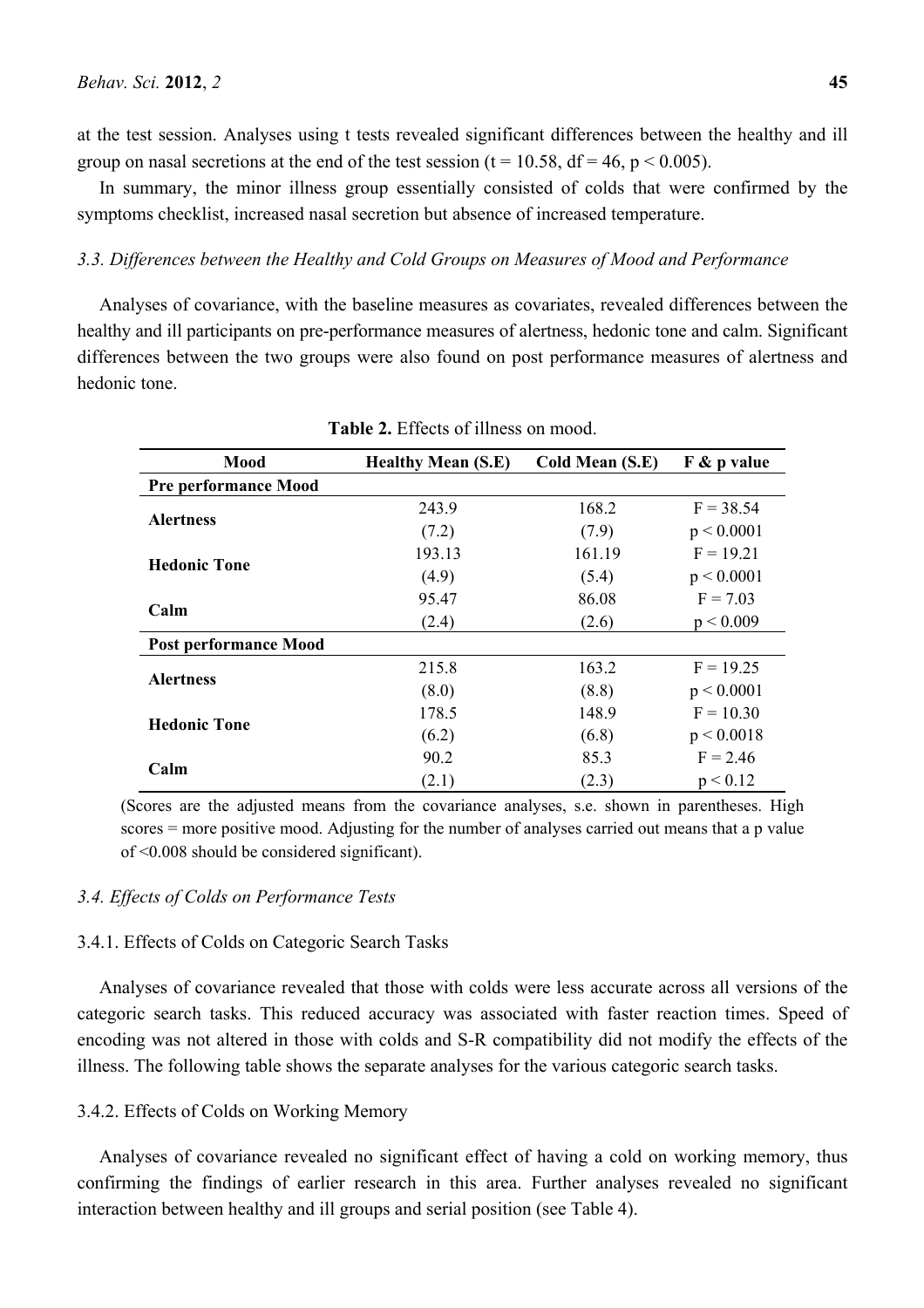**Table 3.** Categoric search tasks: speed and accuracy (adjusted means, s.e.s shown in parentheses). (**a**) Comparisons between healthy and ill participants on the basic categoric search task; (**b**) Comparisons between healthy and ill participants on the masked search task; (**c**) Comparisons between healthy and ill participants on the variable fore-period categoric search task.

|     | Performance measure              | <b>Healthy Adjusted</b><br>mean (s.e.) | <b>Colds Adjusted</b><br>mean (s.e) | $F$ & p value |
|-----|----------------------------------|----------------------------------------|-------------------------------------|---------------|
|     | <b>Mean Reaction Time (msec)</b> | 488 (26)                               | 439 (31)                            | F < 1         |
| (a) | <b>Number of errors</b>          | 6.8(2.04)                              | 14.0(2.4)                           | $F = 5.09$    |
|     |                                  |                                        |                                     | $p = 0.02$    |
| (b) | <b>Mean Reaction Time (msec)</b> | 555 $(8)$                              | 549 (9)                             | F < 1         |
|     | <b>Number of errors</b>          | 6.33(2.04)                             | 14.22 (2.32)                        | $p = 0.01$    |
| (c) | <b>Mean Reaction Time (msec)</b> | 533 (24)                               | 487 (27)                            | F < 1         |
|     | <b>Number of errors</b>          | 7.3(3.48)                              | 16.25(3.99)                         | $F = 2.85$    |
|     |                                  |                                        |                                     | $p = 0.09$    |

**Table 4.** (**a**) Comparison of healthy and ill participants on serial recall task (proportion correct); (**b**) Comparison of healthy and ill participants on spatial memory task (proportion correct); (**c**) Comparison of healthy and ill participants on running memory task (proportion correct).

| <b>Serial</b><br><b>Position</b> | (a)            |       | (b)            |       | (c)            |       |
|----------------------------------|----------------|-------|----------------|-------|----------------|-------|
|                                  | <b>Healthy</b> | Colds | <b>Healthy</b> | Colds | <b>Healthy</b> | Colds |
|                                  | Mean           | Mean  | Mean           | Mean  | Mean           | Mean  |
| 1                                | 0.88           | 0.89  | 0.79           | 0.79  | 0.36           | 0.43  |
| $\boldsymbol{2}$                 | 0.89           | 0.86  | 0.78           | 0.70  | 0.55           | 0.53  |
| 3                                | 0.85           | 0.84  | 0.75           | 0.67  | 0.69           | 0.70  |
| $\overline{\mathbf{4}}$          | 0.87           | 0.83  | 0.66           | 0.67  | 0.76           | 0.68  |
| 5                                | 0.87           | 0.82  | 0.67           | 0.64  | 0.82           | 0.76  |
| 6                                | 0.83           | 0.83  | 0.54           | 0.52  | 0.82           | 0.82  |
| 7                                | 0.79           | 0.77  |                |       |                |       |
| 8                                | 0.80           | 0.82  |                |       |                |       |

Further analyses of those with colds examined correlations between symptoms, changes in mood and changes in performance. Symptom severity was correlated with the extent of the negative mood change. However, there were no significant correlations between the performances changes and either the symptom severity or mood changes.

# **4. Overall Discussion**

The present study aimed at identifying which cognitive processes might be impaired by upper respiratory tract illnesses. It failed to demonstrate selective effects of minor illnesses on tasks assessing different aspects of working memory and choice reaction time tasks manipulating encoding, central processing and response preparation. However, effects of illness on the speed-error trade-off function were observed, with those with illness showing faster but less accurate performance. Previous research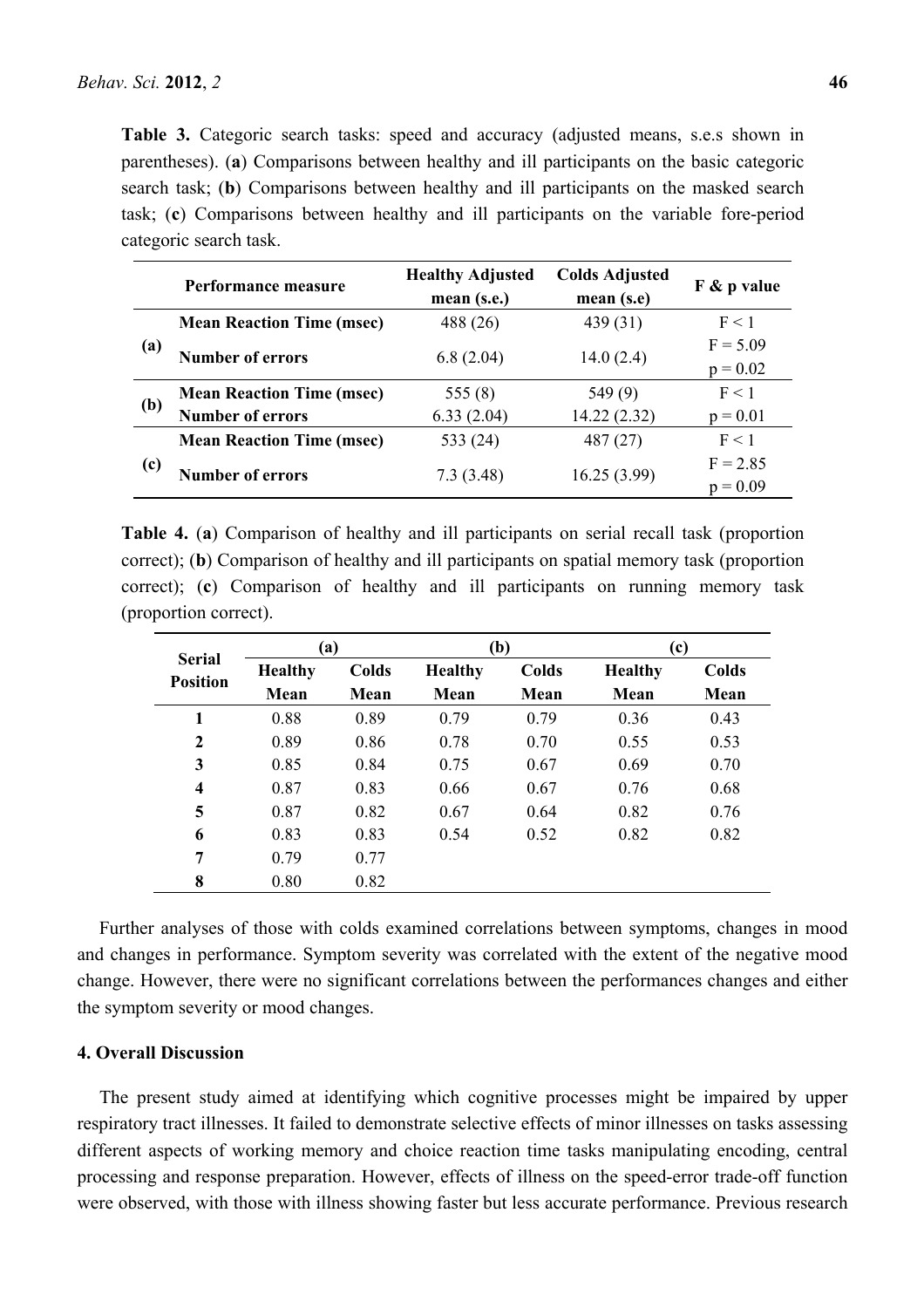has generally shown slower performance by those with colds and the present results may reflect the greater task difficulty in this study. Further research using techniques examining the speed-error trade-off is required to resolve this issue. Rabbitt [34] discusses tracking models of choice reaction time and argues that a wider range of parameters need to be measured to identify which mechanisms are impaired. Indeed, it may be the case that the volunteers who were ill lost control over the timing of responses and responded too quickly and made a lot of fast errors. Alternatively, if the speed error trade off function is displaced towards slower rts when a person is ill, then they will make more errors if they respond at the normal rate. These alternative views suggest that future studies should not only measure mean correct rts but also mean error rt, the speed error trade off function and the entire distribution of correct and incorrect rts.

Previous studies have largely used simple tasks where the emphasis has been on speed. It is easy to see how the precise composition of the test battery may influence the choice of speed or accuracy. Indeed, while research suggests that having a cold does not impair memory accuracy, there is evidence that it can impair memory speed [35]. It has already been suggested that having a cold leads to many effects which resemble fatigue induced in other ways. Welford [36] suggested that the effects of fatigue are also context dependent. On tasks that involve independent trials fatigue may affect only one stage in the input-output chain, so that one observes a simple decrement in either speed or accuracy. In contrast, serial tasks are monitored less efficiently when a person is fatigued and this may lead to an increase in errors. Indeed, it may be useful to adopt some of the research strategies used to study fatigue to increase our understanding of the effects of minor illnesses on cognition. In addition, it essential to determine how infection influences brain chemistry and to identify the biological mechanisms underlying effects such as those obtained here. It is also important to apply the present approach to study more severe illnesses and to address the implications for real-life activities.

# **Acknowledgments**

The research described here was supported by the UK Economic and Social Science Research Council (grant number RO22250143). I would like to thank Carolyn Brice, Meurig Tiley and Susan Williamson for assistance with the data collection.

# **References**

- 1. Tye, J. *The Invisible Factor—An Inquiry into the Relationship between Influenza and Accidents*; British Safety Council: London, UK, 1960.
- 2. Grant, J. Postinfluenzal judgement deflection among scientific personnel. *Asian J. Med.* **1972**, *8*, 535–539.
- 3. Smith, A.P. Respiratory virus infections and performance. *Philos. Trans. R. Soc. Lond. B* **1990**, *327*, 519–528.
- 4. Smith, A.P. Colds, Influenza and Performance. In *Handbook of Human Performance*; Smith, A.P., Jones, D.M., Eds.; Academic Press: London, UK, 1992; Volume 2, pp. 196–218.
- 5. Smith, A.P.; Tyrrell, D.A.J.; Coyle, K.B.; Willman, J.S. Selective effects of minor illnesses on human performance. *Br. J. Psychol.* **1987**, *78*, 183–188.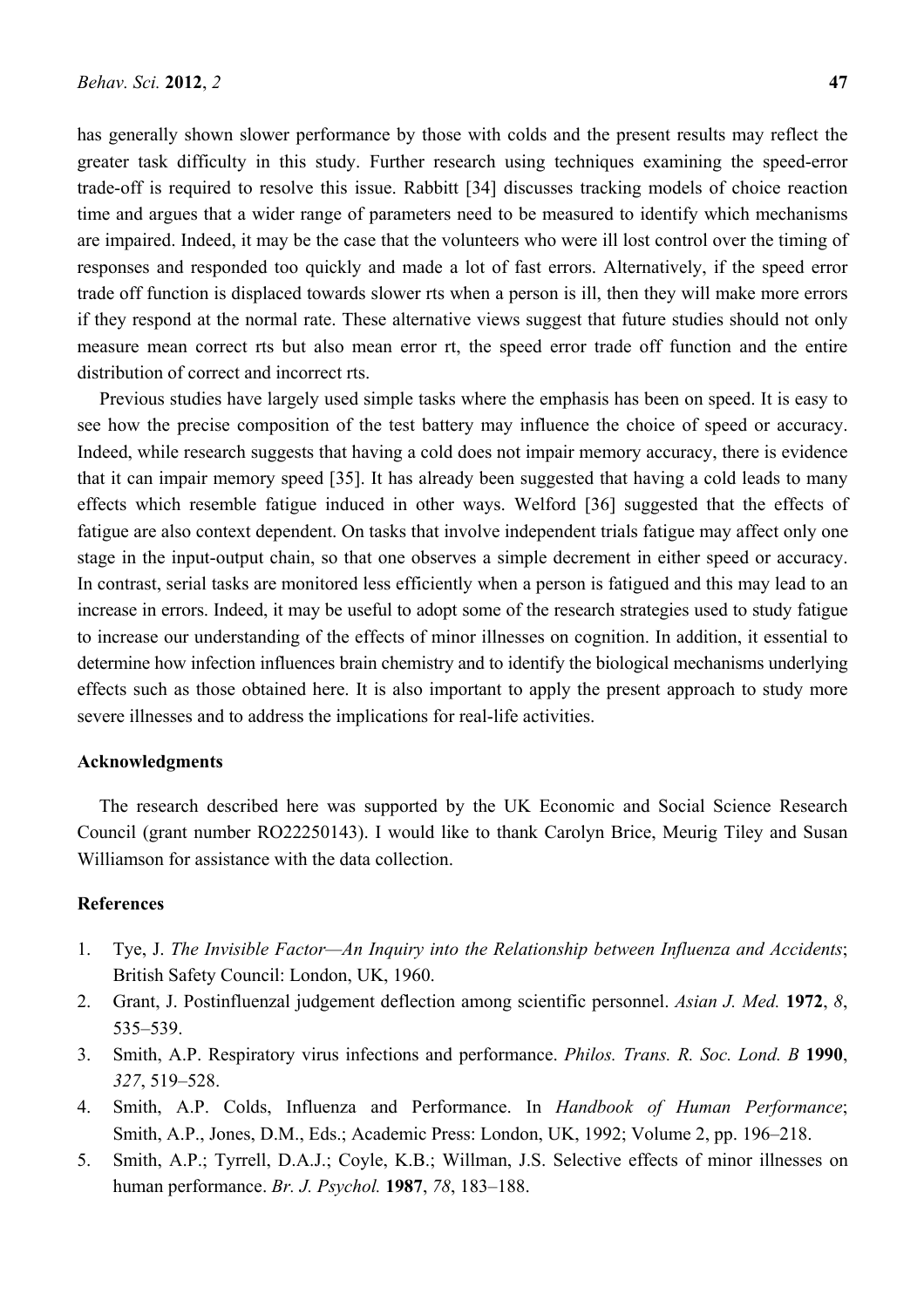- 6. Smith, A.P.; Tyrrell, D.A.J.; Al-Nakib, W.; Coyle, K.B.; Donovan, C.B.; Higgins, P.G.; Willman, J.S. The effects of experimentally-induced respiratory virus infections on performance. *Psychol. Med.* **1988**, *18*, 65–71.
- 7. Smith, A.P.; Tyrrell, D.A.J.; Coyle, K.B.; Higgins, P.G. Effects and after-effects of interferon alpha on human performance, mood and physiological function. *J. Psychopharmacol.* **1991**, *5*, 243–250.
- 8. Farkikla, M.; Livanainen, M.; Roine, R.; Bergstrom, L.; Lanksonen, R.; Niemi, M.L.; Cantell, K. Neurotoxic and other side effects of high dose interferon treatment in amyotrophic lateral sclerosis. *Acta Neurol. Scand.* **1984**, *69*, 42–49.
- 9. Livanainen, M.; Lanksonen, R.; Niemi, M.L.; Farkkila, M.; Bergstrom, L.; Mutton, K.; Niiranen, A.; Cantell, K. Memory and psychomotor impairment following high-dose interferon treatment in amyotrophic lateral sclerosis. *Acta Neurol. Scand.* **1985**, *72*, 475–480.
- 10. Smith, A.P. Effects of influenza and the common cold on the Stroop color-word test. *Percept. Motor Skills* **1992**, *74*, 668–670.
- 11. Smith, A.P.; Thomas, M.; Brockman, P.; Kent, J.; Nicholson, K.G. Effect of influenza B virus infection on human performance. *Br. Med. J.* **1993**, *306*, 760–761.
- 12. Hall, S.R.; Smith, A.P. Behavioural effects of infectious mononucleosis. *Neuropsychobiology* **1996**, *33*, 202–209.
- 13. Smith, A.P.; Tyrrell, D.A.J.; Al-Nakib, W.; Coyle, K.B.; Donovan, C.B.; Higgins, P.G.; Willman, J.S. Effects of experimentally-induced virus infections and illnesses on psychomotor performance. *Neuropsychobiology* **1987**, *18*, 144–148.
- 14. Smith, A.P.; Tyrrell, D.A.J.; Al-Nakib, W.; Barrow, G.I.; Higgins, P.G.; Leekam, S.; Trickett, S. Effects and after-effects of the common cold and influenza on human performance. *Neuropsychobiology* **1989**, *21*, 90–93.
- 15. Smith, A.P.; Thomas, M.; Brockman, P. Noise, respiratory virus infections and performance. *Actes Inrets* **1993**, *34*, 311–314.
- 16. Smith, A.P.; Whitney, H.; Thomas, M.; Brockman, P.; Perry, K. A comparison of the acute effects of a low dose of alcohol on mood and performance of healthy volunteers and subjects with upper respiratory tract illnesses. *J. Psychopharmacol.* **1995**, *9*, 267–272.
- 17. Hall, S.R.; Smith, A.P. Investigation of the effects and after-effects of naturally occurring upper respiratory tract illnesses on mood and performance. *Physiol. Behav.* **1996**, *59*, 569–577.
- 18. Smith, A.P.; Thomas, M.; Perry, K.; Whitney, H. Caffeine and the common cold. *J. Psychopharmacol.* **1997**, *11*, 319–324.
- 19. Smith, A.P.; Rich, N.; Sturgess, W.; Brice, C.; Collison, C.; Bailey, J.; Wilson, S.; Nutt, D.J. Effects of the common cold on subjective alertness, simple and choice reaction time and eyemovements. *J. Psychophysiol.* **1999**, *13*, 145–151.
- 20. Smith, A.P.; Thomas, M.; Kent, J.; Nicholson, K.G. Effects of the common cold on mood and performance. *Psychoneuroendocrinology* **1998**, *23*, 733–739.
- 21. Smith, A.P.; Sturgess, W.; Rich, N.; Brice, C.; Collison, C.; Bailey, J.; Wilson, S.; Nutt, D.J. Effects of increased central noradrenaline on malaise associated with upper respiratory tract illnesses: A preliminary report. *J. Psychopharmacol.* **1999**, *13*, 148–151.